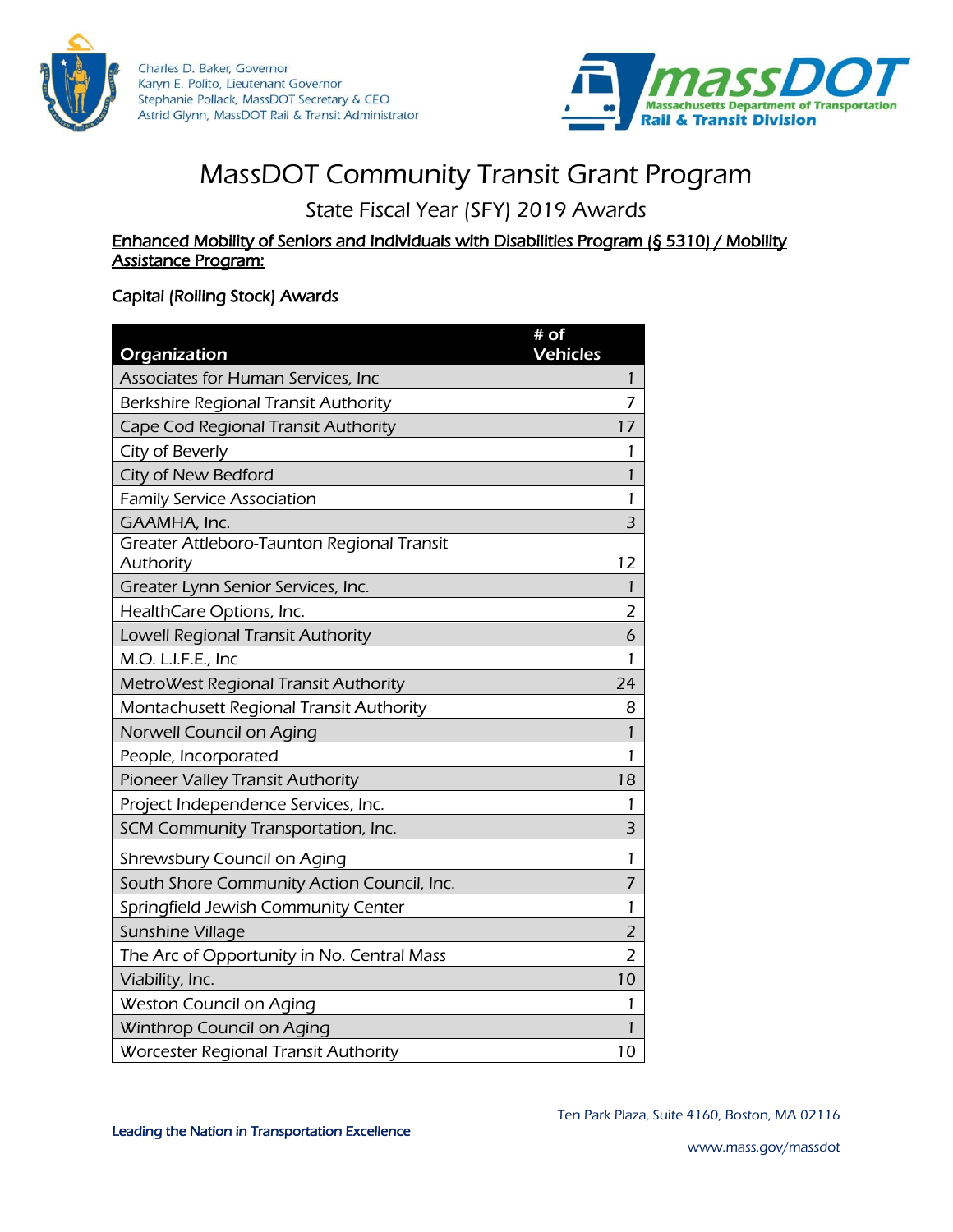## Mobility Management and Operating Awards

| Organization                                                                     | <b>Project Description</b>                                                                                                                                                                                                                                                                 | <b>Award</b> |
|----------------------------------------------------------------------------------|--------------------------------------------------------------------------------------------------------------------------------------------------------------------------------------------------------------------------------------------------------------------------------------------|--------------|
| <b>Berkshire Regional</b><br><b>Transit Authority</b>                            | Funding to support BRTA's travel training<br>program                                                                                                                                                                                                                                       | \$9,960      |
| <b>Brockton Area Transit</b><br>Authority                                        | Operating Assistance to continue to provide<br>service to the town of Rockland.                                                                                                                                                                                                            | \$50,000     |
| <b>Brockton Area Transit</b><br>Authority                                        | Operating Assistance to continue to provide<br>Avon-Stoughton Service                                                                                                                                                                                                                      | \$26,000     |
| Cape Cod Regional<br><b>Transit Authority</b>                                    | Funds to create a training Library for COAs, HST,<br>and CCRTA.                                                                                                                                                                                                                            | \$4,000      |
| City of Boston                                                                   | Purchase and implementation of new software /<br>hardware systems to improve dispatching services.                                                                                                                                                                                         | \$50,000     |
| <b>Greater Attleboro-</b><br><b>Taunton Regional</b><br><b>Transit Authority</b> | GATRA is partnering with a local social consortium<br>to provide Uber trips for senior citizens & persons<br>with disabilities during later evening hours &<br>Sundays when local public transit service is<br>unavailable. These funds cover the expansion of<br>the program to Plymouth. | \$40,000     |
| <b>Greater Attleboro-</b><br><b>Taunton Regional</b><br><b>Transit Authority</b> | The Med Wheels Program offers long-distance<br>demand response transportation to medical<br>appointments for people living with disabilities<br>and/or aged 60 or older.                                                                                                                   | \$42,000     |
| Greater Lynn Senior<br>Services, Inc.                                            | Funding for travel trainers that support<br>consumers' connection to, and use of, a wide<br>range of mobility options; and community-focused<br>driver safety, modification, and cessation supports.                                                                                       | \$255,647    |
| <b>Hilltown Community</b><br>Development<br>Corporation                          | Funding for staff positions that will support a new<br>van service for seniors and individuals with<br>disabilities in the rural Hilltowns region.                                                                                                                                         | \$17,258     |
| <b>Hilltown Community</b><br>Development<br>Corporation                          | The Hilltown Driver Pool will supplement the use<br>of the FRTA 12-passenger Demand Response van<br>for medical rides as needed. It will combine several<br>COA volunteer driver programs and provide a<br>central dispatch, driver vetting and training and<br>administrative support.    | \$15,623     |
| <b>Merrimack Valley</b><br>Regional Transit<br>Authority                         | Funds to create a travel training video to help<br>seniors and disabled individuals learn to use fixed<br>route transit.                                                                                                                                                                   | \$24,000     |
| MetroWest Regional<br><b>Transit Authority</b>                                   | Funding to support MWRTA's travel training<br>program.                                                                                                                                                                                                                                     | \$80,000     |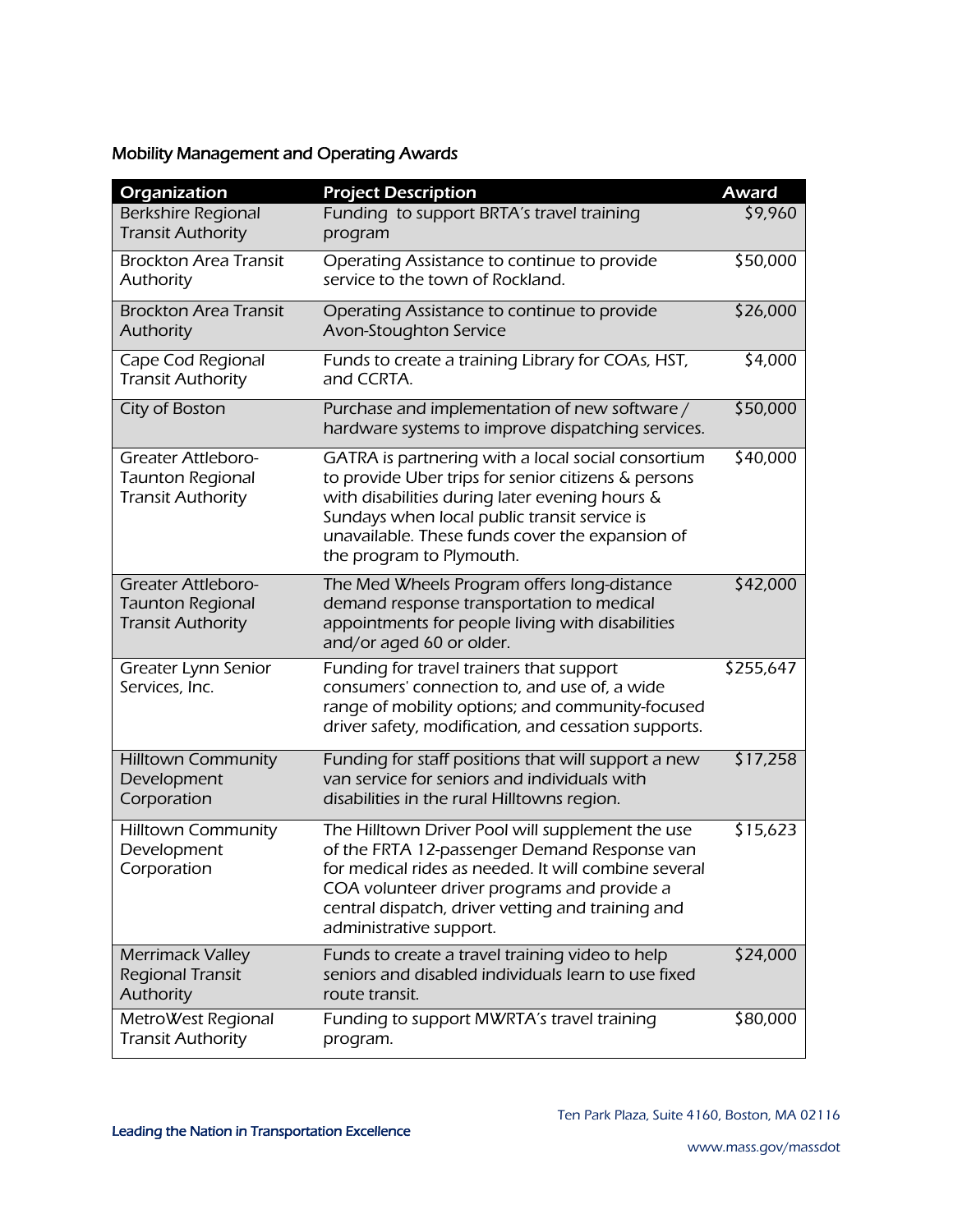| MetroWest Regional<br><b>Transit Authority</b>      | Funding to support MWRTA's IT and dispatching<br>software needs.                                                                                                                                                                                                                                                                                                                                                           | \$100,000 |
|-----------------------------------------------------|----------------------------------------------------------------------------------------------------------------------------------------------------------------------------------------------------------------------------------------------------------------------------------------------------------------------------------------------------------------------------------------------------------------------------|-----------|
| <b>Mystic Valley Elder</b><br>Services, Inc.        | Connect-A-Ride Alliance enhances mobility<br>management and continues to provide and<br>expand access to demand response transportation<br>to elders and individuals living with disabilities in<br>the Mystic Valley.                                                                                                                                                                                                     | \$151,800 |
| Northern Essex Elder<br>Transportation              | Operating funds for NEET's volunteer driver<br>program.                                                                                                                                                                                                                                                                                                                                                                    | \$3,000   |
| Old Colony Planning<br>Council                      | The OCPC provides mileage reimbursement to<br>volunteer drivers who transport elderly and<br>disabled individuals.                                                                                                                                                                                                                                                                                                         | \$32,000  |
| <b>Pioneer Valley Transit</b><br>Authority          | Funding for the PVTA Council on Aging Partner<br>Program, a cost-saving program to reduce<br>expenses related to Senior Van Service.                                                                                                                                                                                                                                                                                       | \$80,822  |
| <b>Pioneer Valley Transit</b><br>Authority          | Funding to support PVTA's travel training<br>program.                                                                                                                                                                                                                                                                                                                                                                      | 571,251   |
| Shrewsbury Council on<br>Aging                      | This funding will allow the Shrewsbury COA to<br>continue to provide work and medical trips to<br>Shrewsbury riders to the communities of<br>Northboro and Westboro, who are not within an<br>ADA service area. The demand-response service<br>that Shrewsbury provides as one of the RTA<br>suburban providers does not otherwise extend to<br>those towns.                                                               | \$28,000  |
| South Shore Community<br>Action Council, Inc.       | Operating assistance to support SSCAC<br>transportation program.                                                                                                                                                                                                                                                                                                                                                           | \$45,000  |
| Springfield Partners for<br><b>Community Action</b> | Operating funds to provide van service to senior<br>and disabled veterans.                                                                                                                                                                                                                                                                                                                                                 | \$75,000  |
| Town of Acton                                       | Expansion of shared dispatch services of<br>CrossTown Connect to include the Town Of<br>Concord. The shared dispatch program allows<br>riders in any community within the CTC service<br>area to acquire trips on any van servicing the area.                                                                                                                                                                              | \$75,000  |
| Town of Ware                                        | The Quaboag Connector will provide service to<br>the elderly, disabled and general citizens of a 10-<br>town region in Massachusetts. The service will<br>provide trips to medical, employment, education,<br>cultural and shopping locations. The service is<br>demand response and anticipates to provide<br>approximately 700 trips per month to a rural<br>region underserved by public and private<br>transportation. | \$82,350  |
| Worcester Regional<br><b>Transit Authority</b>      | This demand response service is provided in the<br>early morning and late afternoon when the<br>Holden Council on Aging paratransit service is not<br>on the road.                                                                                                                                                                                                                                                         | \$12,000  |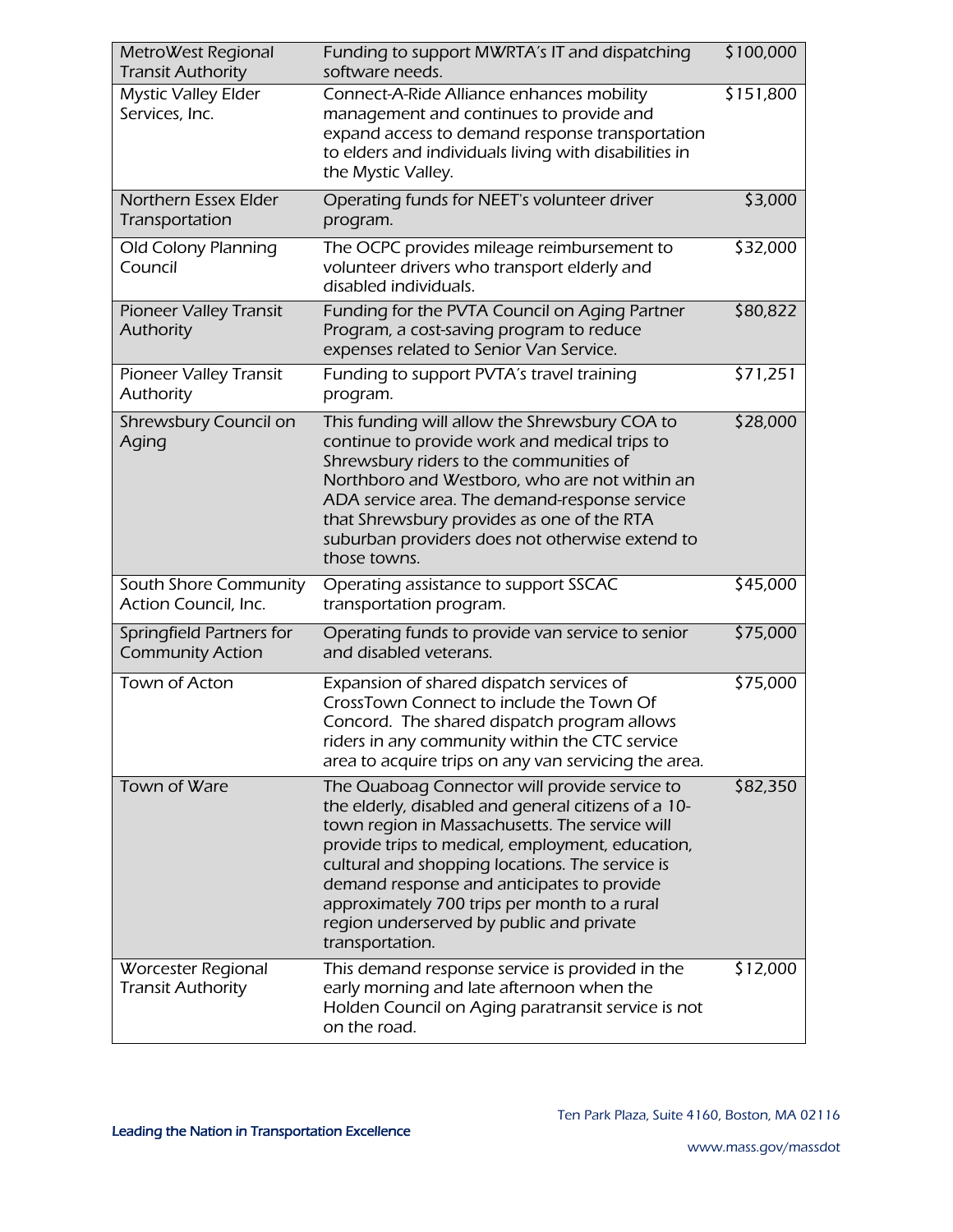| <b>Worcester Regional</b><br><b>Transit Authority</b> | This service is for people living in one of the 22<br>communities and provides service for trips to<br>Worcester, focusing on medical trips                                                                        | \$15,000 |
|-------------------------------------------------------|--------------------------------------------------------------------------------------------------------------------------------------------------------------------------------------------------------------------|----------|
| Worcester Regional<br><b>Transit Authority</b>        | ReadyBus provides a much needed transportation<br>service focusing on people with disabilities and<br>people age 60 and over who live and work in the<br>towns of Southbridge, Spencer, Sturbridge and<br>Webster. | \$45,000 |